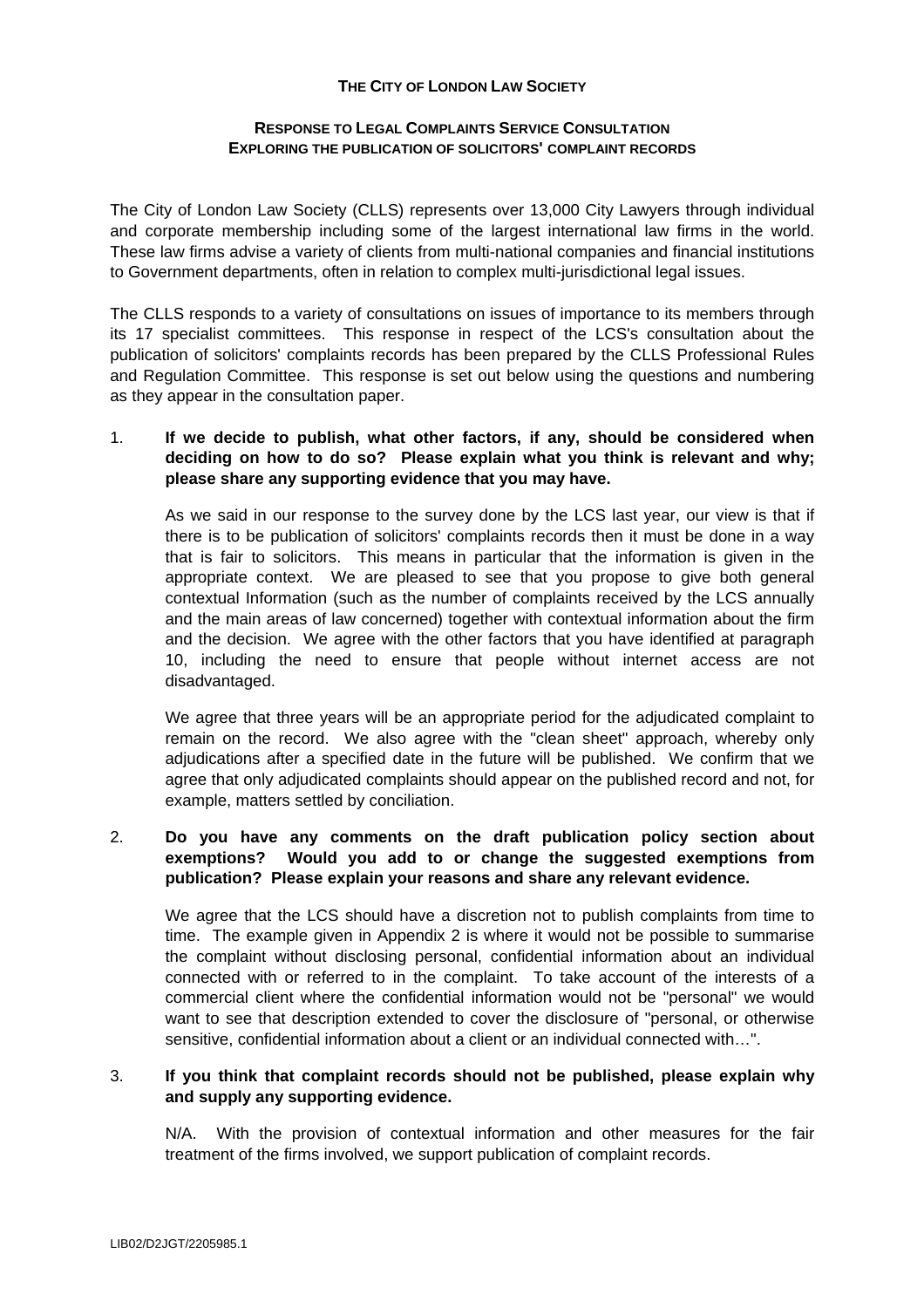#### 4. **What are your views about the possible unintended consequences of publication?**

Of the potential risks identified in the Consultation Paper our comments are as follows:

- (a) We think it unlikely that there will be a conflict between the needs of individual LCS customers, who may value confidentiality, and the public interest. The proposed discretion not to publish should safeguard the concern of the individual about confidentiality. It is likely that a concern about confidentiality may indeed give the complainant a better result by conciliation, where the firm may be concerned about publication of an adjudication against it.
- (b) The LCS must recognise that there is likely to be more work for it with firms possibly wishing to conciliate in order to avoid publication. The LCS would develop a poor reputation with the profession, and indeed the public, if publication had the indirect result that there were longer delays in resolving individual cases.
- (c) Similarly, the LCS would have to recognise that there would be parties looking for trends in published complaints and commenting on how the LCS operates and treats customers and solicitors. This will be an inevitable consequence of the publication of complaints. Individual complaints will also be monitored by the legal press and will be the subject of comment and further investigation.
- (d) It would indeed be very unfortunate if the proposals resulted in further reduced access to justice in, for example, rural areas. Provided that proper context is given and provided that the complaint only remains on the record for three years, we think it unlikely that the complication would lead to the closure of the only firm in a particular locality. If that firm had had so many complaints that it was forced to close, then it is unlikely that it was providing an appropriate level of service to its clients while it was in operation.

## 5. **Do you agree or disagree with the view that the benefits of publication outweigh the disadvantages?**

We agree that on balance the advantages will outweigh the disadvantages. We believe that consumers should be able to see if there has been an adjudicated complaint against a firm of solicitors. On the other hand, we think that the description in section 2 of the benefits to which such publication would contribute are overstated and unachievable:

"[Consumers] want to be able to work out who is good or bad, ideally by looking at league tables or ratings similar to those produced by Ofsted.

Such a tool would be fantastic for the consumer. It would really improve competitiveness, be a great marketing opportunity for firms, and would shape the profession in the same way it has shaped and driven demand in schools."

## 6. **If you support publication, but do not support the scheme preferred by the Board of the LCS, please outline the scheme you would prefer**

While we support the proposed scheme in principle, we are aware that the LCS will be replaced by the Office for Legal Complaints in 2010. The scheme on which the LCS is consulting is therefore likely to be in place for only a little over a year. Furthermore, the OLC will be responsible for complaints about all providers of legal services, not just solicitors. It will also have a wider statutory protection from, for example, defamation claims.

In those circumstances, it seems to us that unless the OLC is simply going to adopt and continue the LCS arrangements, there is an argument for postponing the introduction of